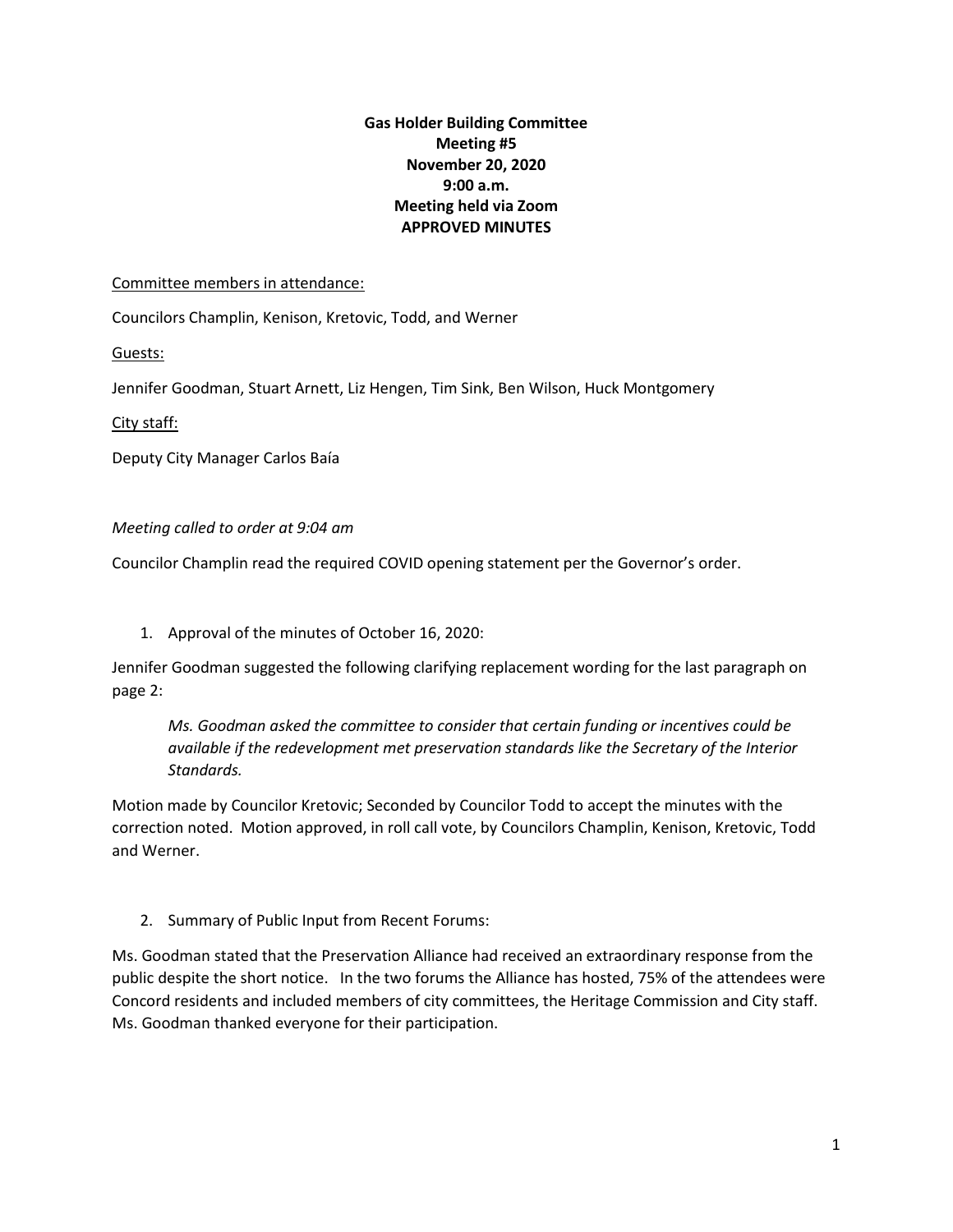3. Refining Options from Research and Public Input to Date

Stu Arnett shared a PowerPoint slide presentation. He noted that his team is looking at this draft report as a type of feasibility analysis. He explained that there are 4 key considerations in any scenario for the gas holder property: money, market, people, and place.

He admitted that there are still a lot of unknowns. For example, he noted that his team does not yet know what it will cost to stabilize the building for this upcoming winter. He also does not know what it would cost to redevelop the interior of the building as that will be largely dependent on the type of ultimate use. He also does not know what the cost of the site redevelopment would be. He noted that a redevelopment plan that includes extraction of contaminated material could be expensive.

Barring extraction of site sub-soil materials, he did state that any development on the property would need to be on pads or have limited foundations. This could exclude potential re-uses.

Mr. Arnett outlined three primary models for redevelopment. Model A would be confined to the existing property and would contemplate the Gas Holder Building preserved as part of a heritage/education/museum complex. A second building could be erected on site that could house a themed museum. One of the challenges from this model would be the significant grade difference from a new lower level parking lot up to the Gas Holder building. This could pose issues for people trying to make their way up to the structure and require substantial ramping. He also noted that themed museums require significant subsidy and have struggled.

Model B assumes a greater development area that could incorporate neighboring property to the north which could house a third building. A number of the other challenges from Model A remain with this option.

Model C contemplates a more holistic vision where property to the north is incorporated but becomes park space opening up the view corridor to the corner of South Main and Water street. This model is a "hub and spoke" approach where the Gas Holder building would serve as a trail head for future development of the South End including the South End Marsh property off of Langdon Avenue. Mr. Arnett suggested that the Concord Coach maintenance facility on Langdon Avenue could be expanded to include a new bus terminal. He also stated that the large blue-siding clad building off of Langdon Avenue could be converted to housing. He noted that the brownfield issues throughout this corridor could be mitigated by the fact that the properties in this area are on public water.

Mr. Arnett outlined the following actions steps:

- 1. Site needs to be secured in the short term;
- 2. The committee should continue to collect info and reconcile cost differences from the various scenarios. For example, what will the PUC allow to go on the Liberty bills in terms of costs from this project;
- 3. Reduce some of the unknowns;
- 4. Prepare a realistic business plan for a chosen scenario;
- 5. Convene Liberty and the City into a working group to draft a Memorandum of Understanding (MOU) by March 1st.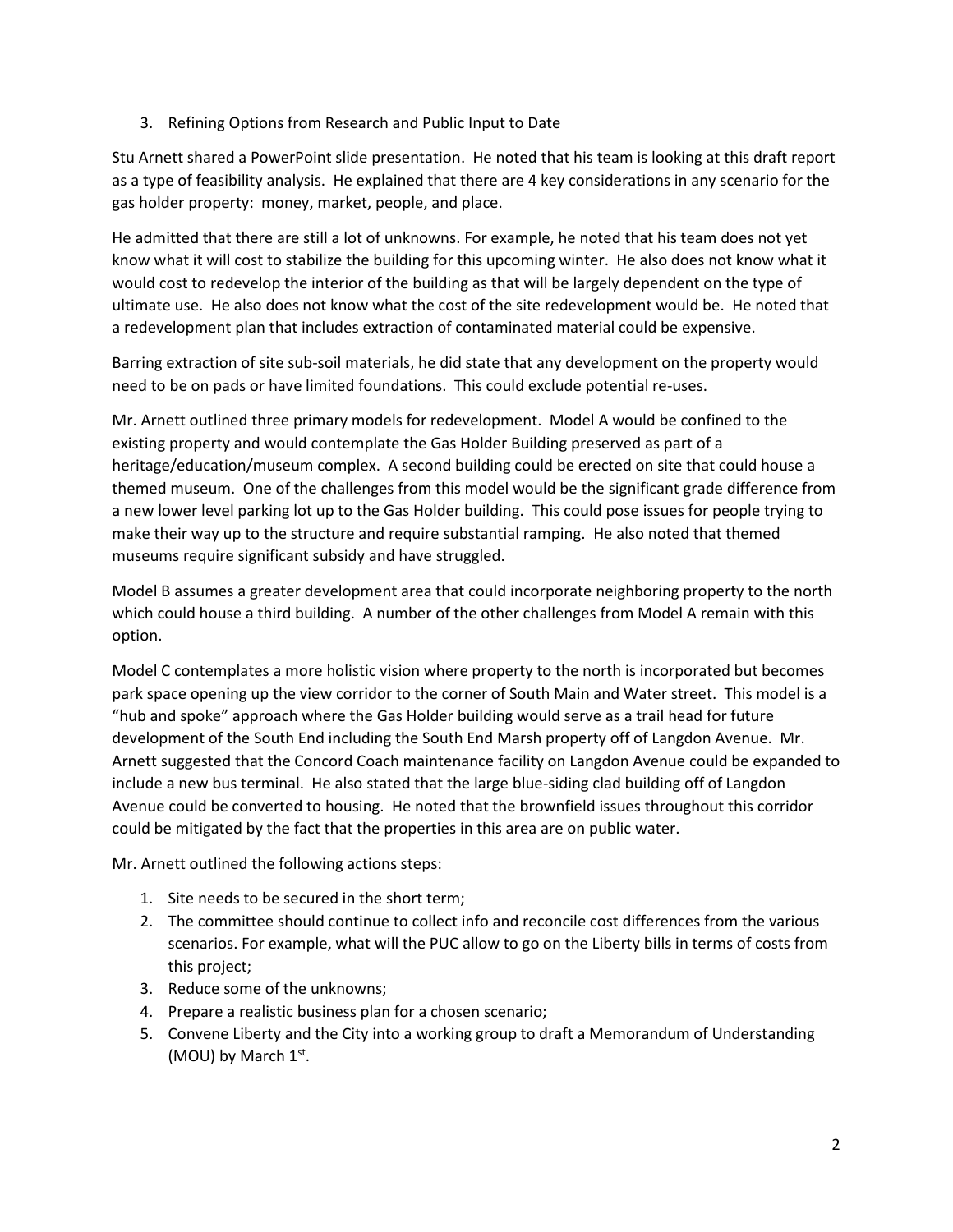Councilor Kretovic asked for clarification on the underground utilities in the South End Marsh area. She understood that they were private and not connected to City's system. Deputy City Manager Baía noted that the properties themselves are connected to City water but that there is a maze of private pipes once on the property that need to be looked at.

Huck Montgomery expressed interest in the idea of an MOU but urged the parties to start work on it as soon as possible. He reminded the committee that Liberty's intention is to seek a demolition permit by year's end unless there is some alternative direction from this committee process. He stated that the City can have the property but that Liberty's obligations for remediation and mitigation can not be transferred. These obligations remain Liberty's in perpetuity. As such, he would foresee that any MOU would require significant legal review.

Mr. Arnett clarified that he was counting on an MOU being adopted by March but expected the process to start much sooner than that. Mr. Montgomery noted that Liberty is ready to start that process immediately.

Liz Hengen asked if there was any way to provide handicapped access from the South Main Street side of the building rather than having to accommodate it from a lower parking lot. Mr. Arnett clarified that the design he showed actually contemplated a bay of handicapped parking on the street precisely for that reason. Mr. Arnett did note that the bigger question was how to make the interior of the Gas Holder building accessible once people are inside.

Mr. Sink asked if there was any plan to plug the hole in the roof prior to this winter. Mr. Montgomery noted that stabilization can't be done in a piece-meal fashion. The total stabilization of the building was estimated at \$1.5-2 million range. Mr. Sink clarified that he was suggesting something as minimal as a tarp over the roof.

Mr. Montgomery stated that the structural engineer retained by the Preservation Alliance is scheduled to assess the building on December  $1<sup>st</sup>$ . He proposed that the Preservation Alliance ask the engineer what value a tarp might have to preserve the building for this winter or if there are other cost-effective measures that could be taken in the short term. He noted that Liberty would not have any problem placing a tarp on the roof.

Ms. Goodman stated that she would broach that with the engineer and also include Frank Lemay in the discussion.

At this point, Councilor Champlin opened up the floor to questions from the public. Councilor Pierce asked if the removal of the internal mechanism in the building would diminish its historical value. Ms. Goodman responded that the goal is to retain as much of the building as possible.

Ben Wilson added that an LCHIP review for grant funding would look seriously at a grant application that maintained the internal mechanism.

Jim Schlosser, a resident of Badger Street, noted that the City's 2006 Opportunity Corridor Plan is very interesting and it has allowed him and others to contemplate what is possible in this area.

Councilor Champlin read a question from attendee John Swift who asked if a resident could volunteer to accompany the structural engineer in his assessment and/or help with the work to stabilize the roof.